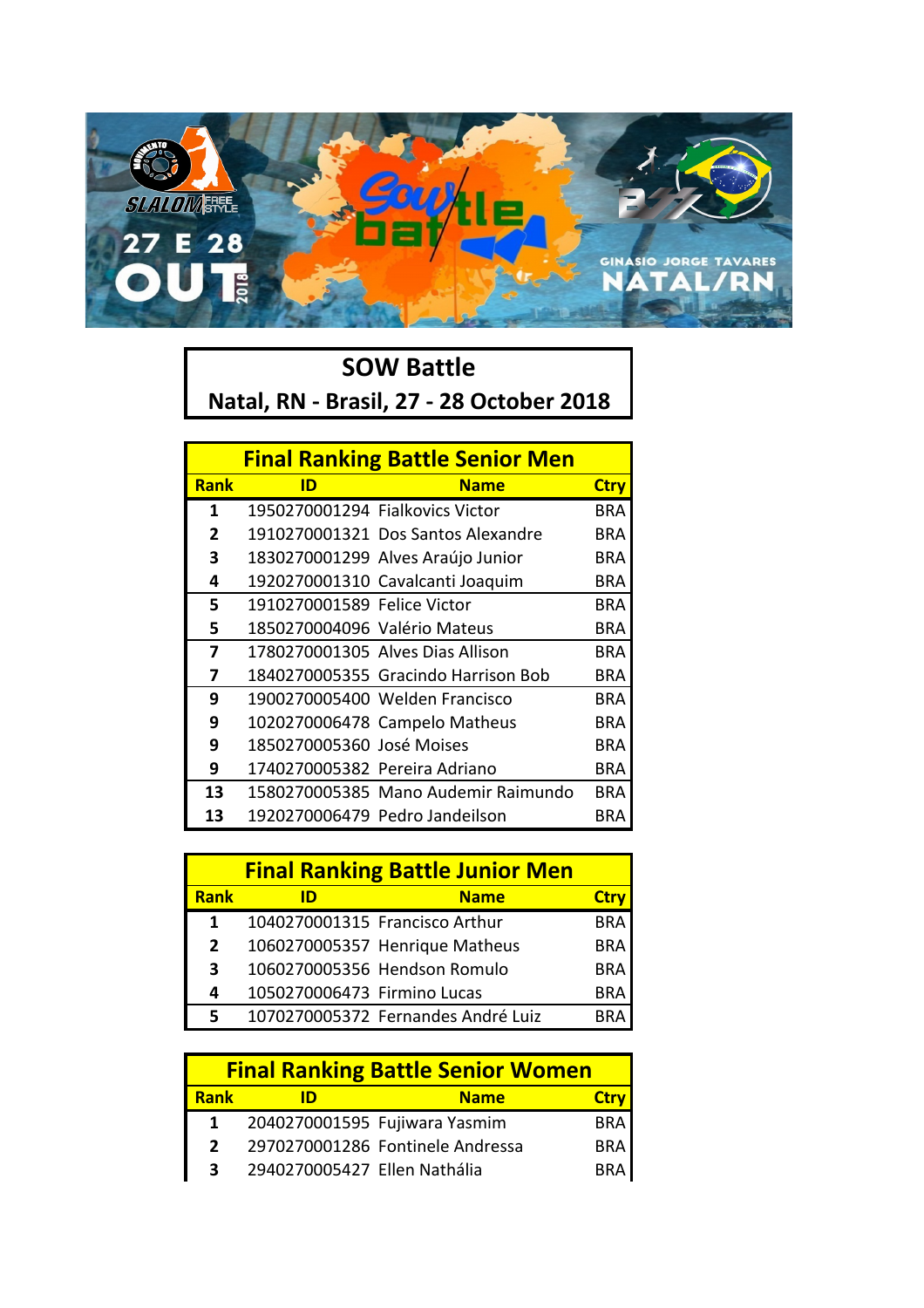| 4  |                                 | 2050270005432 lasmym Gracindo Jhessyca | <b>BRA</b> |
|----|---------------------------------|----------------------------------------|------------|
| 5  | 2910270006474 Negreiros Marília |                                        | <b>BRA</b> |
| 5. | 2970270003840 Morais Gabriela   |                                        | <b>BRA</b> |
| 7  | 2930270001291 Souza Amanda      |                                        | <b>BRA</b> |
| 7  | 2760270001327 Pereira Angelita  |                                        | <b>BRA</b> |
| 7  | 2850270006477 Gracindo Polianne |                                        | <b>BRA</b> |

| <b>Final Ranking Battle Junior Women</b> |                              |                                     |             |  |
|------------------------------------------|------------------------------|-------------------------------------|-------------|--|
| <b>Rank</b>                              | ID                           | <b>Name</b>                         | <b>Ctrv</b> |  |
| 1                                        |                              | 2090270006469 Da Silva Isaura Karen | <b>BRA</b>  |  |
| $\mathbf{z}$                             |                              | 2100270006470 Andrade Suzana Yasmim | <b>BRA</b>  |  |
| 3                                        | 2100270006471 Benfica Luísa  |                                     | <b>BRA</b>  |  |
| Δ                                        | 2080270006472 Varela Isabela |                                     | RR∆         |  |

| <b>Final Ranking Classic Men</b> |                                 |                                     |             |  |
|----------------------------------|---------------------------------|-------------------------------------|-------------|--|
| <b>Rank</b>                      | ID                              | <b>Name</b>                         | <b>Ctry</b> |  |
| 1                                | 1950270001294 Fialkovics Victor |                                     | <b>BRA</b>  |  |
| $\overline{2}$                   |                                 | 1910270001321 Dos Santos Alexandre  | BRA         |  |
| 3                                |                                 | 1040270001315 Francisco Arthur      | <b>BRA</b>  |  |
| 4                                |                                 | 1060270005357 Henrique Matheus      | BRA         |  |
| 5                                | 1910270001589 Felice Victor     |                                     | <b>BRA</b>  |  |
| 6                                |                                 | 1830270001299 Alves Araújo Junior   | BRA         |  |
| 7                                |                                 | 1900270005400 Welden Francisco      | <b>BRA</b>  |  |
| 8                                |                                 | 1920270001310 Cavalcanti Joaquim    | BRA         |  |
| 9                                |                                 | 1580270005385 Mano Audemir Raimundo | RRA         |  |

| <b>Final Ranking Classic Women</b> |                                |                                  |            |  |
|------------------------------------|--------------------------------|----------------------------------|------------|--|
| Rank                               | ID                             | <b>Name</b>                      | Ctry       |  |
| 1                                  |                                | 2040270001595 Fujiwara Yasmim    | <b>BRA</b> |  |
| $\mathbf{2}$                       | 2940270005427 Ellen Nathália   |                                  | <b>BRA</b> |  |
| 3                                  |                                | 2970270001286 Fontinele Andressa | <b>BRA</b> |  |
| 4                                  |                                | 2910270006474 Negreiros Marília  | <b>BRA</b> |  |
| 5                                  | 2970270003840 Morais Gabriela  |                                  | <b>BRA</b> |  |
| 6                                  | 2760270001327 Pereira Angelita |                                  | <b>BRA</b> |  |
|                                    | 2930270001291 Souza Amanda     |                                  | BRA        |  |

| <b>Final Ranking Slides Men</b> |                             |                                     |            |  |
|---------------------------------|-----------------------------|-------------------------------------|------------|--|
| <b>Rank</b>                     | ID                          | <b>Name</b>                         | Ctry       |  |
| $\mathbf{1}$                    |                             | 1910270001321 Dos Santos Alexandre  | <b>BRA</b> |  |
| $\overline{2}$                  |                             | 1920270005139 Da Cruz Rocha Alisson | <b>BRA</b> |  |
| 3                               | 1910270001589 Felice Victor |                                     | <b>BRA</b> |  |
| 4                               |                             | 1920270001817 Da Silva Braz Jhonata | <b>BRA</b> |  |
| 5                               | 1980270006476 Alves Davi    |                                     | <b>BRA</b> |  |
| 5                               |                             | 1830270001299 Alves Araújo Junior   |            |  |